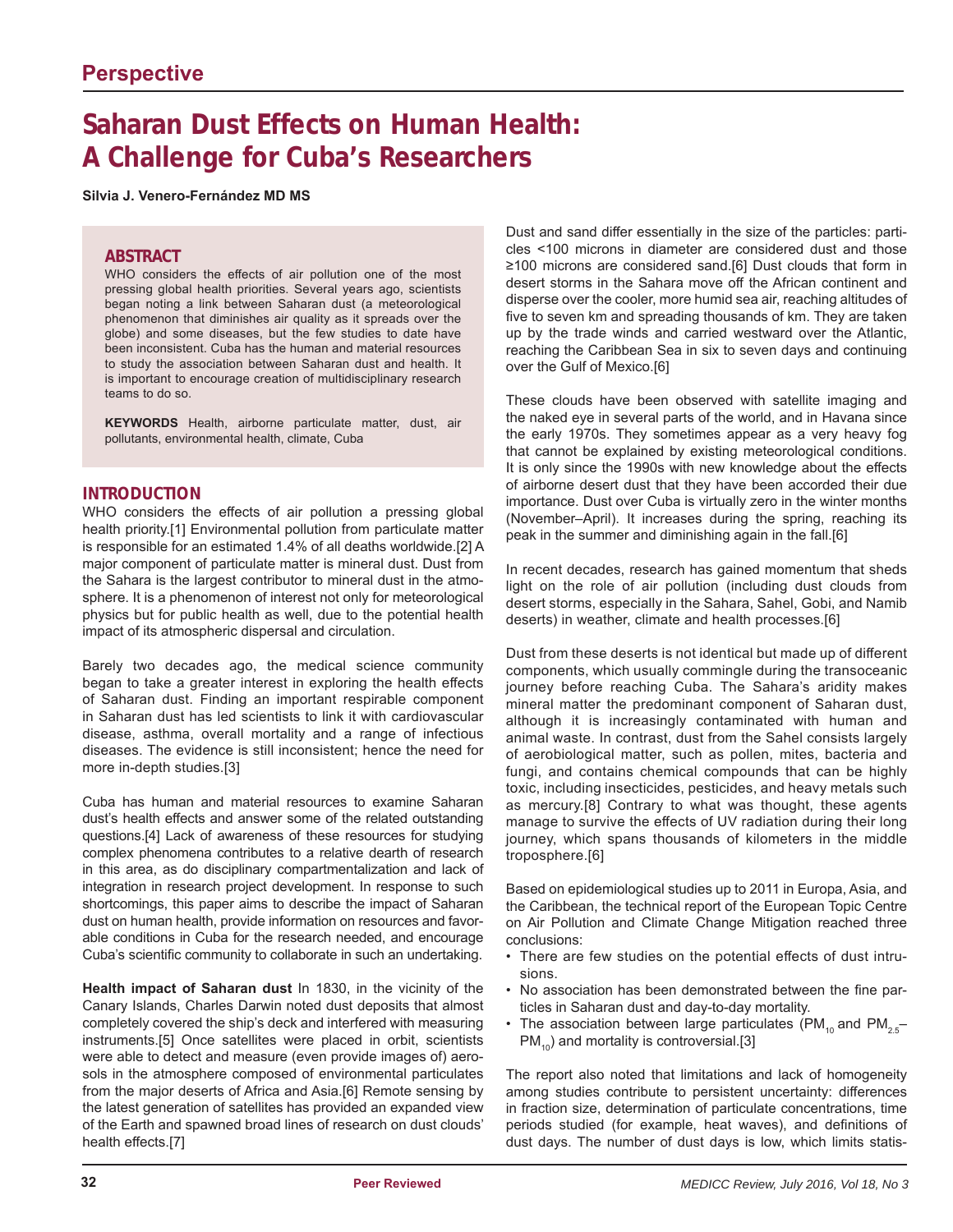tical power to establish specific causal relationships between dust presence and mortality.[3]

Basic studies have shown a carcinogenic effect of certain metals (copper, chromium, mercury, nickel) found in Saharan dust.[9,10]

In Puerto Rico, in vitro studies have shown that traces of watersoluble metals in  $PM_{2.5}$  particles in Saharan dust, together with levels of bacterial endotoxins are a major determinant of cytotoxicity in lung cells, and may trigger an adverse response to respirable particulate matter in susceptible or predisposed individuals.[11]

**Existing resources and their global use** Tele-epidemiology has proven a fundamental auxiliary tool in health surveillance, making it possible to record and map atmospheric phenomena on a circumpolar scale through remote sensors, generate spatial statistics and study associations between such phenomena and disease. Forecast maps and early alerts provided by teleepidemiology have informed decision-making for health policy and resource management in disease prevention and control.[12]

Use of these resources has enabled African countries to examine their epidemiological situation and determine the association between dust storms and bronchial asthma, meningitis, and gastrointestinal diseases, which increasingly cast a shadow over the continent's public health landscape.[6] Between January and May 2012, Senegal recorded an increase in meningitis cases at the same time as high concentrations of Saharan dust.[13]

Furthermore, several studies have shown a relationship between the presence of these desert dust clouds and diseases in marine ecosystems. For example, a 2005 study on the Pacific coast of the southern US states revealed that the sea bed was seriously compromised by the presence of *Aspergillus sydowii*, putting these ecosystems and their interaction with human activity in jeopardy.[14]

#### **CUBAN EXPERIENCE**

A Cuban study by the Meteorology Institute and the Pedro Kourí Tropical Medicine Institute explored the potential association between the arrival of dust clouds and health problems. Some of the main findings were that the viruses that caused acute respiratory infections and acute diarrheal disease were sensitive to weather variations and high dust concentrations; that diseases can manifest after delays of one to three months, and that outbreaks of acute diarrheal disease coincided with the presence of Saharan dust, low precipitation and low humidity. According to

the study's author, the findings, while valuable, should be viewed with caution. They indicate a series of associations and coincidence with epidemics in Cuba, but there is no information at this time about which viruses were present before, during or after the appearance of the Saharan dust cloud.[15] This is a research topic to revisit once we know more about the climatology of dust over Cuba and have identified the periods of greatest risk.

Another important finding noted by Eugenio Mojena López at the National Symposium of the Saharan Dust Project in October 2013 was the highly significant association between days with high dust concentrations and the aerosol index, marked by an increase in acute respiratory infections and asthma in Cuba's western and eastern provinces (Pinar del Río and Guantánamo).[16]

Cuba has several resources available to tackle the related questions. One is the new aerobiological station in Havana, whose findings are released by the University of Havana Biology Faculty to inform epidemiological and clinical studies. An example of the station's findings is the detection of multiple fungal species in periods of Saharan dust intrusions.[17] Second, the environmental monitoring station at the National Hygiene, Epidemiology and Microbiology Institute (INHEM), has contributed to identification of particulate and mineral matter associated with dust periods. [18] Finally, INHEM's toxicology department, the National Medical Genetics Center (which contributes to epigenetic studies) and nanotechnology resources can also be used for studies in this little-explored field.[19,20]

#### **CHALLENGES AND OPPORTUNITIES**

Basic etiological questions that could be addressed through multidisciplinary studies include:

- For a given disease or group of diseases, what is the impact of Saharan dust events on prevalence, incidence, mortality, emergency room visits and hospitalizations?
- What risks to population health are posed by large particles, nanoparticles, and other chemical and biological components of Saharan dust?
- To what extent will the continued presence of dust contribute to epigenetic changes and eventual damage to health over the coming years?

A research agenda to address these questions is an urgent imperative. The existence of resources that could be more thoroughly exploited to shed light on the health impact of Saharan dust leads us to call on Cuba's scientific community to forge multidisciplinary partnerships and contribute our findings to better knowledge in this field.  $-M -$ 

#### **REFERENCES**

- World Health Organization [Internet]. Geneva: World Health Organization; c2016. Programmes. The world health report. Chapter 4, Environmental risks; 2002 [cited 2014 Dec 12]. Available from: http://www.who.int/whr/2002/chapter4/en/ index7.html
- 2. Cohen AJ, Anderson HR, Ostro B, Pandey KD, Kryzanowsky M, Kuenzly N, et al. Mortality impacts of urban air pollution. In: Ezzati M, Lopez AD, Rodgers A, Murray CJL, editors. Comparative Quantification of Health Risks: Global and Regional Burden of Disease Attributable to Selected Major Risk Factors. Geneva: World Health Organization; 2003.
- 3. The European Topic Centre on Air Pollution and Climate Change Mitigation [Internet]. Bilthoven (NL): ETC/ACM; c2016 [cited 2015 Oct 23]. Health effects from Sahara dust particles; [updated 2016 May 31]; [cited 2015 Oct 23]. Available from: http://acm.eionet.europa.eu/
- 4. Lecha Estela LB, de Carvajal EC, Estrada Moreno A, Gómez Acosta EC. Pronósticos biometeorológicos: vía para reducir la ocurrencia de crisis de salud. Caso Sagua La Grande. Rev Cubana Salud Pública [Internet]. 2008 Jan–Mar [cited 2016 Mar 23];34(1). Available from: http://scielo .sld.cu/scielo.php?script=sci\_arttext&pid=S0864 -34662008000100009&lng=es. Spanish.
- 5. Darwin C. An account of the fine dust which often falls on vessels in the Atlantic Ocean. Quarterly J Geological Soc London. 1845;2:26–30.
- 6. Mojena E, Ortíz Bultó P, Ortega González A, Rivero Valencia A. Tormentas de Polvo del Sahara. Su impacto en el Atlántico, Mar Caribe y el Golfo de México. Rev Cubana Meteorol. 2006;13(1):99–100. Spanish.
- 7. Beck LR, Bradley MS, Byron MW. Remote sensing and human health: new sensors and new opportunities. Emerg Infect Diseases [Internet]. 2000 May–Jun [cited 2016 Jan 5];6(3):217–27. Available from: http://www.ncbi.nlm.nih.gov/ pubmed/10827111